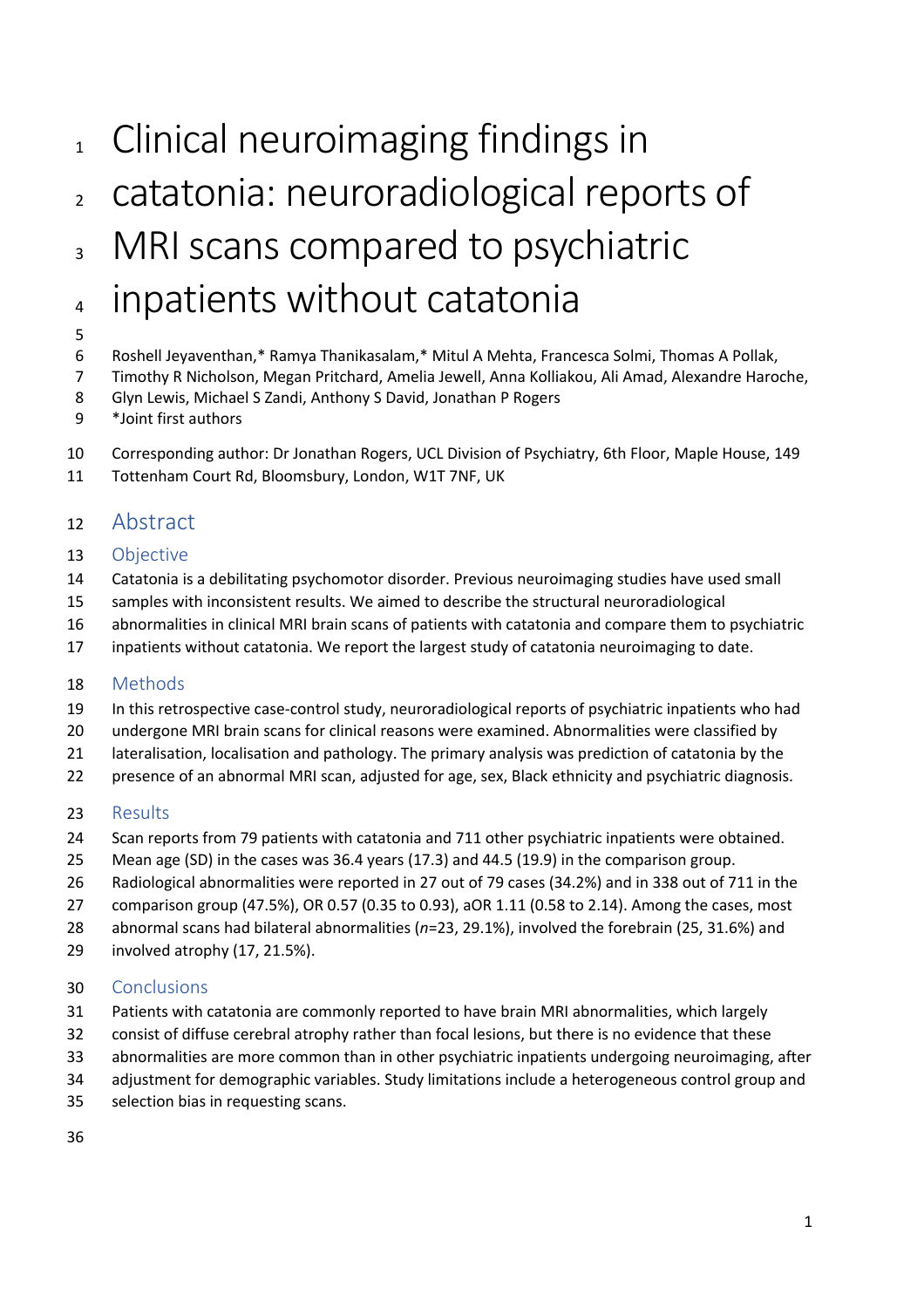# Introduction

- Catatonia is a psychomotor syndrome characterised by a state of reduced responsiveness and
- 39 inability to move normally despite complete physical capacity. $\{1\}$  It is recognised to occur in a variety
- of mental disorders and reportedly affects 5-18% of patients with acute severe psychiatric illness.{2}
- It may also occur in the context of many neurological and general medical disorders. {3} It is a
- serious and debilitating condition, associated with multiple life-threatening complications, yet it is
- often underdiagnosed.{4}
- 44 Previously classified as a subtype of schizophrenia and organic mental disorders, the 11<sup>th</sup> revision of
- the International Classification of Diseases and Related Health Problems (ICD-11) now recognises
- catatonia as a distinct neuropsychiatric syndrome and DSM-5 permits a diagnosis of catatonia in the
- context of any psychiatric or general medical disorder.{5; 6} Despite diverse aetiologies, the
- generally positive response to benzodiazepines regardless of the underlying cause provides some
- evidence for a unified disorder.{7} Nonetheless, its pathophysiology has remained elusive: theories
- about the neurotransmitters GABA, dopamine and glutamate as well as hypotheses regarding
- phenomenology, neural networks and neuroinflammation remain unconfirmed. {8–13}
- Findings from neuroimaging studies in catatonia have been inconsistent. Focal lesions associated
- with catatonia have been identified in sites as diverse as the frontal lobes, parietal lobes, temporal
- lobes, basal ganglia, anterior cingulate gyrus, thalamus, pons and cerebellum.{14} A recent
- systematic review reported that most cases had diffuse and focal white matter lesions, occurring in
- many different regions.{15} Furthermore, functional imaging frequently showed frontal, temporal or
- basal ganglia hypoperfusion, while structural imaging mostly showed diffuse cerebral atrophy.{15}
- However, most brain imaging studies in catatonia are case reports or series describing findings in a
- small sample of patients. While these studies are of interest, the samples are not large enough to
- identify patterns, they are prone to selection bias and have often lacked comparison groups. To
- date, no studies have explored the structural neuroimaging findings in a large population of patients
- with catatonia with an appropriate comparison group.
- Here we present a study which utilised a large dataset to describe neuroimaging findings in clinical
- MRI reports, comparing them to psychiatric patients without catatonia. Our specific objectives were
- (1) among patients with catatonia to identify the distribution of abnormalities in terms of laterality,
- localisation and pathology, and (2) to compare the frequency of such MRI abnormalities in
- psychiatric patients with and without catatonia.

# Methods

#### Study design

- This study was a case-control study comparing the neuroradiological abnormalities in clinical reports
- of MRI brain scans of patients with catatonia to psychiatric patients without catatonia. Anonymised
- electronic healthcare records from patients seen in the South London and Maudsley NHS Foundation
- Trust, London, UK were accessed through the Clinical Records Interactive Search (CRIS). The CRIS
- 74 system has previously been described {16} and is approved by the Oxfordshire C Research Ethics
- Committee (ref. 18/SC/0372); this specific study was approved by the CRIS Oversight Committee
- (ref. 17-102).

#### Outcome

- Cases of catatonia were defined as having a clinician diagnosis of catatonia and at least two features
- on the Bush-Francis Catatonia Screening Instrument, a reliable and validated instrument for the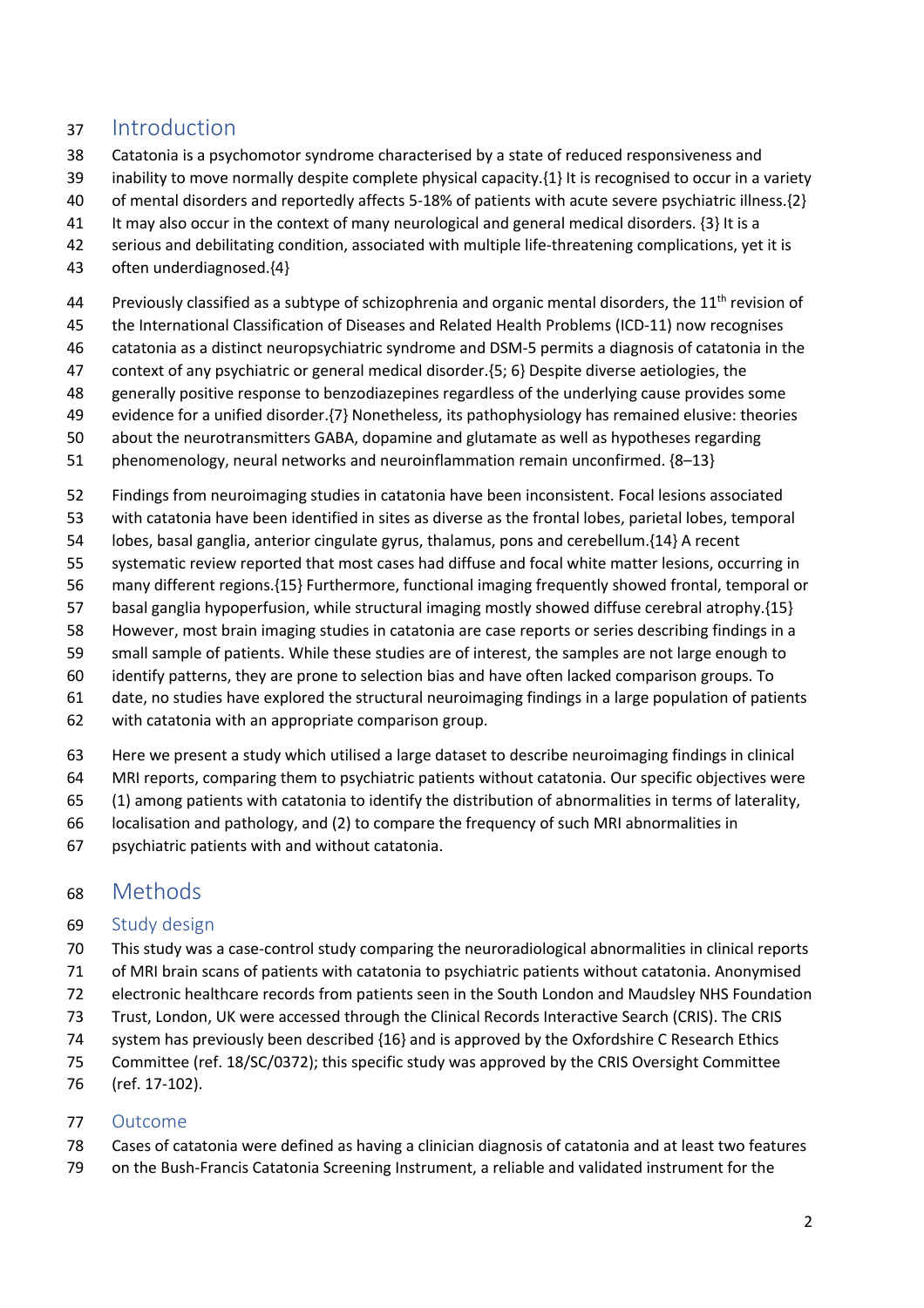- 80 detection of catatonia,  $\{7; 17; 18\}$  as described in previous work by this group. $\{19\}$  As this was a
- 81 heterogeneous population with a range of different diagnoses, the comparison group comprised all
- patients admitted to psychiatric wards in the Trust who had never had a catatonia diagnosis. All
- patients with catatonia in the final analysis had also been psychiatric inpatients.

#### Exposure

 The exposure was an abnormal MRI scan, as judged by the reporting neuroradiologist. The clinical scanner was a 1.5 Tesla GE HDx, with scans collected for clinical reporting including high-resolution T1-weighted, T2-weighted and FLAIR sequences without contrast. The electronic healthcare records 88 and MRI clinical radiological reports were extracted, where available, from the electronic records for all patients selected as above admitted to a hospital ward. The following data were extracted from structured fields in the records: age at index date, sex, ethnicity, involuntary detention within two weeks following the index date, and primary ICD-10 diagnosis. The index date for patients with catatonia was the date of the first identified catatonic episode; for the comparison group, the date of hospital admission was used as the index date. When a diagnosis had been made prior to the index date, the most recent diagnosis prior to the index date was used; when this was not available, the earliest diagnosis up to six months after the index date was used. MRI scans were reported by consultant neuroradiologists, of whom there are currently eight. Scans that occurred at any time before the index date or within 90 days after the index date were included. Scans obtained more than 90 days after the index date were excluded on pragmatic grounds, as there was a higher risk that they included abnormalities that had developed after the index illness. Where there were multiple scans available for one patient, the scan that was nearest to the index date was used. The

- procedure is illustrated in Figure 1.
- All available MRI reports from 2008 to 2018 were compiled in a spreadsheet. The reports were
- categorised and numerically coded for the presence of abnormalities by their anatomical location,
- pathological description, and lateralisation. In scans with multiple abnormalities, each abnormality
- was coded separately by these criteria to minimise loss of data. Extracranial abnormalities were
- excluded. All reports were evaluated independently by two investigators (RJ and RT) who were
- blinded to the diagnostic groups and each other's assessments. Where there was disagreement, a
- third investigator (JPR) arbitrated. The study size was determined pragmatically based on the
- number of available cases.
- Following data collection, small cell sizes were merged based on *a priori* relationships between
- categories blind to group membership. The anatomical areas were merged based on embryological
- brain structure and the pathologies were merged according to the main underlying mechanism.

## Confounders

- The potential confounders considered were age on date of scan, sex (male/female), Black ethnicity
- 115 and diagnostic group. We chose to adjust for these potential confounders because they have
- previously been associated with differences in brain MRI findings {20–24} and have been associated
- with risk of catatonia in prior studies.{25–28} Ethnicity categories were grouped according to the
- preferred categories of the UK Office for National Statistics; {29} Mixed / Multiple ethnic groups
- were combined with Other ethnic group to avoid small cell sizes. Primary diagnoses were grouped as
- organic and neurodevelopmental disorders (ICD-10 codes F00-F09, F70-89, F90, F95 and non-F
- codes); schizophrenia and related disorders (F20-F29); mood disorders (F30-F39); neurotic disorders
- (F40-59); personality and behavioural disorders (F50-69, F91-F94, F98), and substance use disorders
- (F10-F19).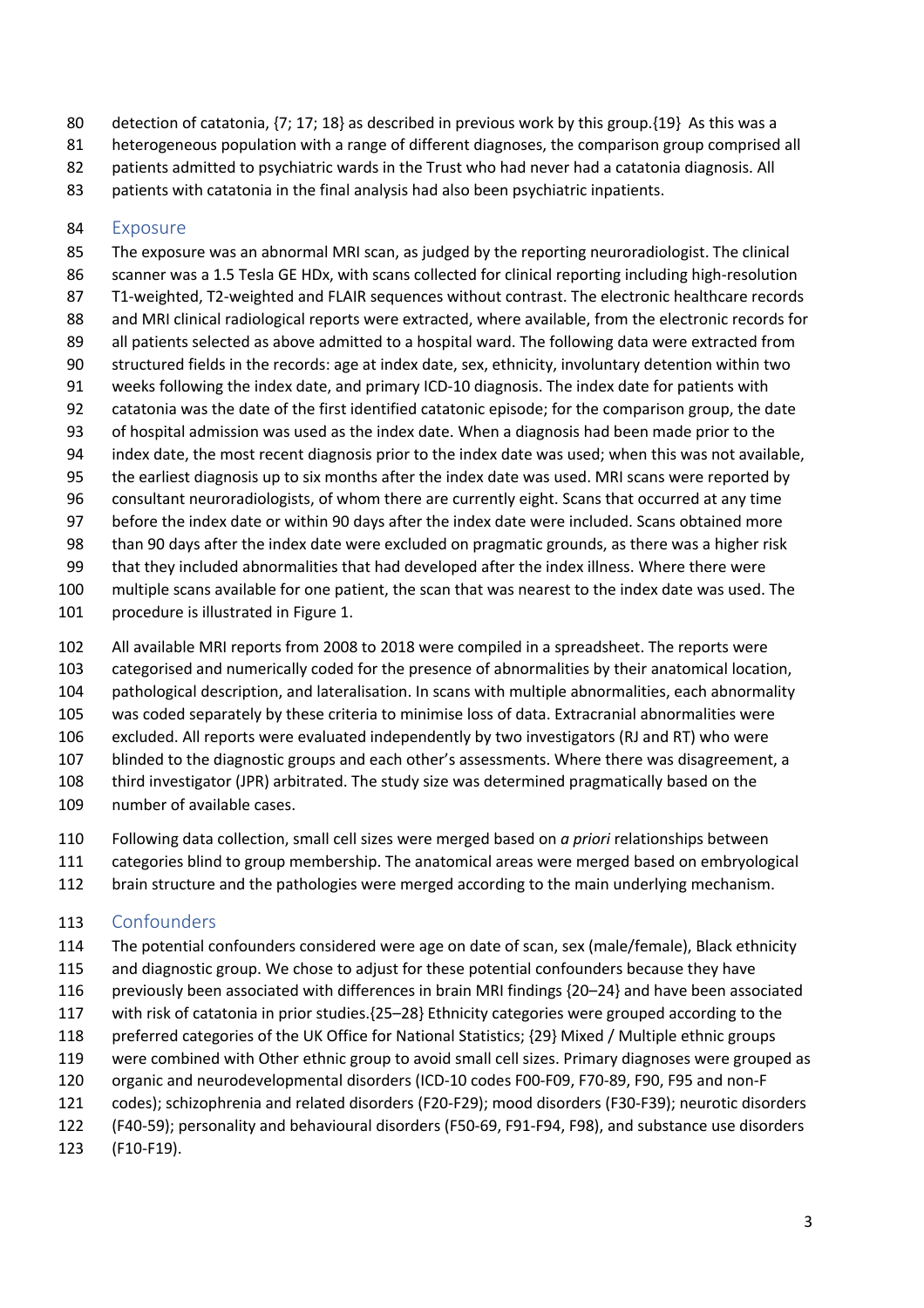#### Statistical analysis

- We investigated whether having an abnormal MRI scan was associated with greater odds of
- reporting catatonia, using univariable and multivariable logistic regression models adjusted for age,
- sex, and ethnicity.
- Given the differing proportions of organic or neurodevelopmental diagnoses across the groups, we
- conducted a sensitivity analysis where we excluded these diagnoses. As a secondary analysis, among
- the abnormal scans, we conducted a logistic regression for catatonia based on the number of
- abnormalities per scan, adjusted for age, sex, Black ethnicity and diagnostic group.
- We analysed lateralisation, anatomical location, and pathology by the number of scans that had at
- least one abnormality in the specified category. This was done to avoid scans with many
- abnormalities excessively weighting the analyses. To calculate the differences between proportions
- having different categories of abnormalities, we used Fisher's exact test, as there were numerous
- small cell sizes.
- Missing data were assumed to be missing at random. Therefore, to explore the impact of missing
- data on our estimates, as a sensitivity analysis, we imputed missing exposure data for participants
- with complete outcome data using multiple imputation by chained equations. We imputed 20
- datasets using all variables included in the models as well as a number of auxiliary variables that
- were either associated with one of the variables of interest or with missingness of one of the
- variables of interest. The variables included in the final imputation model were abnormal scan,
- catatonia, age at scan, sex, Black ethnicity, diagnostic group, electroconvulsive therapy use within
- two weeks after index, age at index (either onset of catatonia or hospital admission), date of birth,
- date of scan, diastolic blood pressure, systolic blood pressure, date of death, time from referral to index date, time from index date to documentation, end date of catatonic episode, Health of the
- Nation Outcome Scale (HoNOS) score, HoNOS date, index date, duration of admission, MMSE score,
- episode order, death within follow-up, involuntary detention and validity of MRI report. The
- observed and imputed data are compared in Supplementary Table 1. The analysis used Stata MP
- version 15.1.

 The manuscript is written according to the STROBE guidelines {30} and the STROBE checklist can be found in Supplementary Table 2.

## Results

#### Participants

- Out of 1,456 patients with catatonia and 24,956 patients in the comparison group, complete MRI
- scan reports were extracted for 790 subjects who had a total of 816 scans. After extracting one scan
- per patient, there were 79 scans in the catatonia group (5.4% of all patients with catatonia) and 711
- scans in the comparison group (2.8% of all patients in the comparison group), as illustrated in Figure
- 1. 188 included scans were conducted prior to the index date and 602 were conducted on or after
- the index date. The median time from index date to scan was 27 days (IQR 5 to 48) and the range
- was -2679 to 90 days. 69 scans were conducted within 2 weeks of the index date.

#### Missing data

- Scan result was missing for 25,622 (97.0%) participants, age at index for 1,904 (7.2%), sex for 4
- (0.0%) and ethnicity for 393 (1.5%). Patients of Black ethnicity appeared more likely to have an MRI
- 165 scan, but the groups were similar in terms of age and sex (Supplementary Table 3).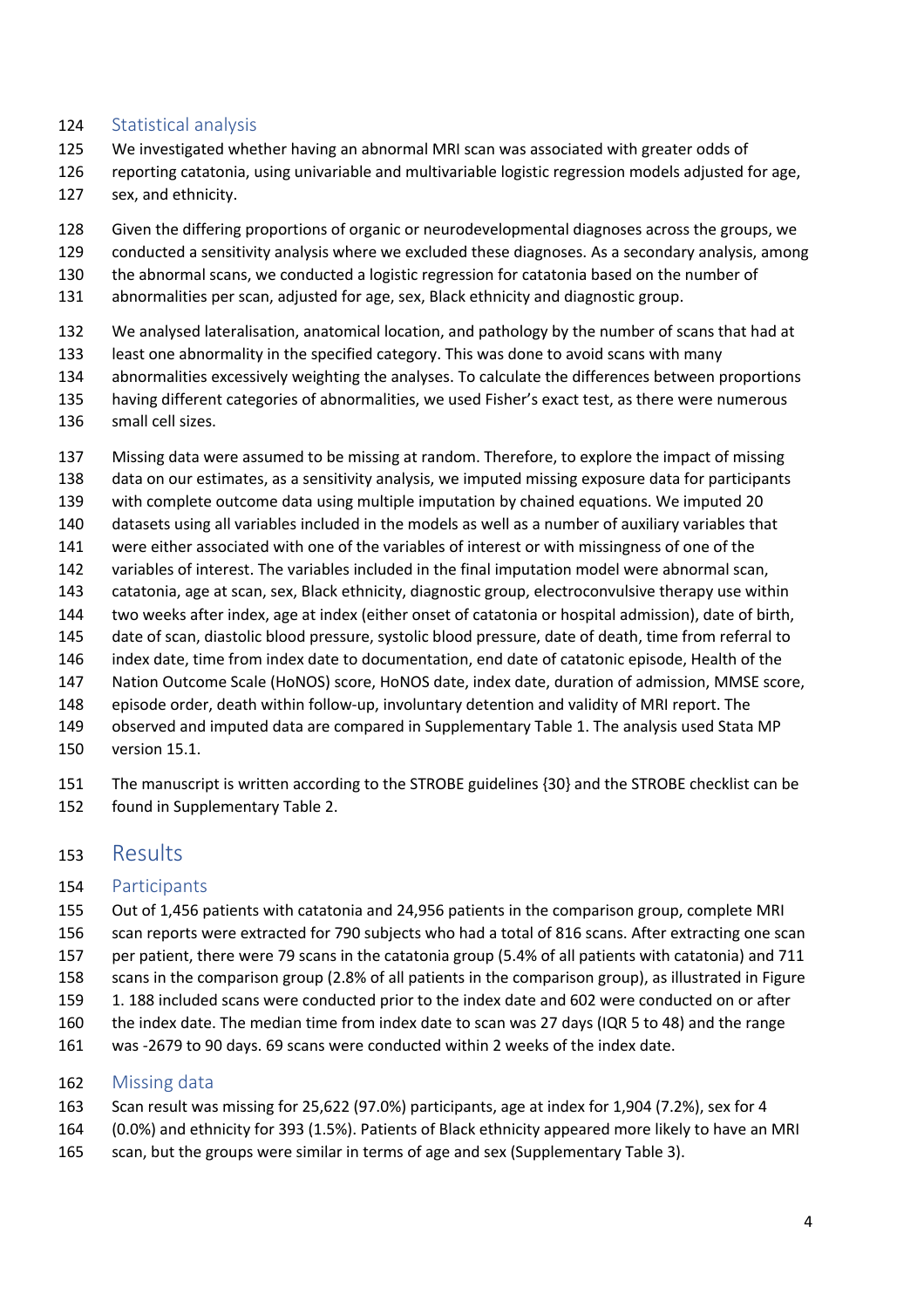#### 166 Demographic and disease-related characteristics

- Table 1 summarises the demographic and disease-related data of the participants in this study.
- Mean age at the time of the scan was 36.4 years (SD 17.3, range 10 to 78) for the catatonia group
- and 44.5 years (SD 19.9, range 7 to 93) for the comparison group. Handedness of subjects is not
- available in this dataset.

#### Abnormalities

- In total, 365 out of 790 scans (46.2%) were reported as abnormal. As shown in Table 2, 34.2% of the
- catatonia group had an abnormal scan, compared to 47.5% of the comparison group. In the
- unadjusted complete-case analysis, having an abnormal MRI scan was associated with lower odds of
- a diagnosis of catatonia with an odds ratio (OR) of 0.57 (95% CI 0.35 to 0.93), *p*=0.03. After
- adjustment for confounders (age, sex, Black ethnicity and diagnostic group), there was no longer
- evidence of an association (OR 1.11 (0.58 to 2.14), *p*=0.75). In sensitivity analyses run on imputed
- datasets, the results were consistent with those of complete case analyses with an OR of 0.92 (95%
- CI 0.48 to 1.74) and an adjusted OR of 1.30 (95% CI 0.53 to 3.20). Abnormalities by diagnostic group
- are reported in Supplementary Table 4.
- Among the scans reported as abnormal, there were between 1 and 10 abnormalities. In the patients
- with catatonia, the median number of abnormalities was 2 (IQR 1 to 3). In the comparison group, the
- median number of abnormalities was 2 (IQR 1 to 4). The unadjusted OR for catatonia diagnosis as
- predicted by the number of abnormalities was 0.84 (95% CI 0.65 to 1.08), *p*=0.17. After adjustment
- for age, sex, Black ethnicity and diagnostic group, the OR was 0.96 (95% CI 0.75 to 1.23), *p*=0.74.

### Lateralisation

- Table 3 shows that most abnormal scans had at least one bilateral abnormality in both the catatonia
- and comparison groups. We found no evidence of difference in lateralisation of abnormalities
- 189 between the groups ( $p = 0.98$ ).

## Anatomical Location

- Abnormalities were reported across various brain regions, as shown in Table 3. The majority of
- abnormalities were in the forebrain in both groups. We found no evidence for differences in
- anatomical location of abnormalities between the groups (*p =* 0.73). In the catatonia group, among
- 25 scans with forebrain abnormalities, the specific location of the abnormalities was diffuse cerebral
- (*n*=18), frontal (*n*=7), parietal (*n*=4), temporal (*n*=3), occipital (*n*=1), basal ganglia (*n*=1), thalamus
- (*n*=1), pituitary gland (*n*=1) and optic nerve (*n*=1). (Some scans had more than one abnormality.) In
- terms of the 9 scans with hindbrain abnormalities, the specific locations were the cerebellum (*n*=6)
- and pons (*n*=3).

## Pathology

- The numbers of scans reporting different categories of pathology are reported in Table 3. The most common pathologies in both groups were brain atrophy and small vessel disease. Additionally, the scans of the catatonia group showed similar frequencies of white matter lesions and small vessel
- disease. There was no evidence for a difference in pathology of abnormalities between the groups (*p =* 0.75).

# Discussion

- Neuroimaging abnormalities in patients with catatonia have previously been described in case
- reports and other studies with small sample sizes, often without a comparison group. This study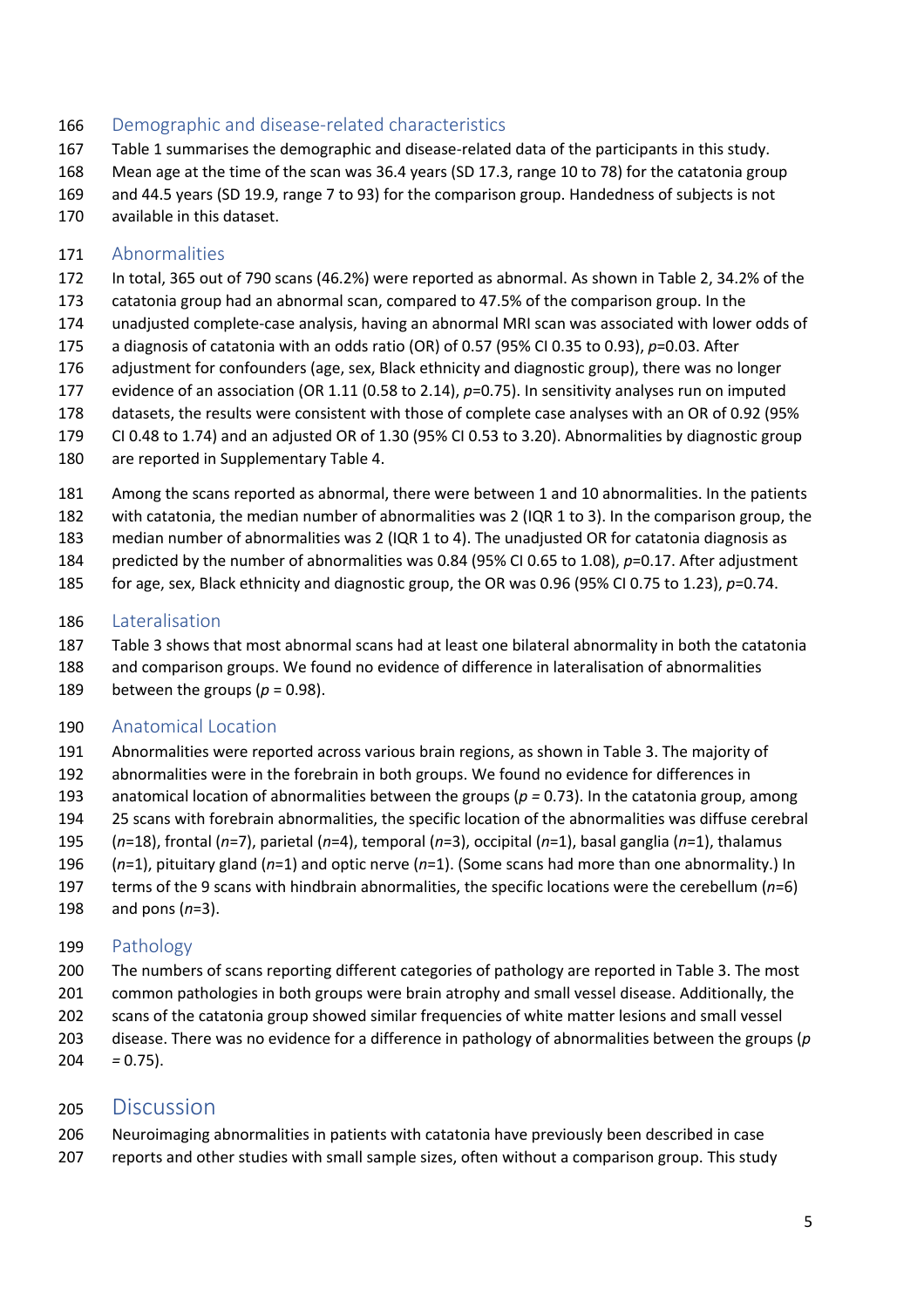- used a large dataset to describe common structural neuroimaging findings in patients with catatonia and compared these to psychiatric patients without catatonia.
- In terms of descriptive data, we found that MRI abnormalities are commonly reported in individuals
- with catatonia who have a scan, being present in 27 out of 79 scans (34%). It was common for there
- 212 to be more than one abnormality in each scan. The majority of abnormal scans had at least one
- abnormality reported that was bilateral (23 out of 27), that affected the forebrain (25 out of 27, of
- which 18 had a diffuse cerebral distribution) and that involved atrophy (17 out of 27), although some
- 215 of these scans also had other types of abnormalities reported. However, when we compared the
- scans between the groups with and without catatonia, we found no differences in the proportion of
- scans reported to have an abnormality after adjustment for age, sex, Black ethnicity and diagnostic
- group. Secondary analyses also found no evidence for a difference in the number of abnormalities,
- lateralisation, anatomical location or pathology.
- To our knowledge, this is the largest study of catatonia neuroimaging published to date. {15} It also
- has the advantage of representing patients with catatonia across a range of underlying disorders and
- it has an appropriate comparison group of psychiatric inpatients without catatonia.
- However, there are a number of evident limitations, many inherent to the use of electronic
- healthcare records. The most important bias relates to the fact that our patients with neuroimaging
- 225 are likely to be unrepresentative of all psychiatric inpatients due to the various reasons that they
- may be referred for a scan. The reasons for ordering a scan were not available and are likely to differ
- 227 between the catatonia and comparison group, so this would potentially lead to a selection bias. The
- characteristics of the comparison group have been shown to have a substantial effect on outcomes
- in studies of neuroimaging in psychiatric patients. {31} Where a patient did not have an MRI scan,
- this was generally because it was not requested by the clinician. There is no consensus on whether
- many groups of psychiatric patients should undergo neuroimaging, but there is evidence that
- patients who are older and who are suspected to have organic diagnoses are more likely to be
- referred for neuroimaging. {32; 33}
- In terms of missing data, on occasion, an MRI scan may have been performed in another hospital, it
- may have been performed outside of the window for this study or the patient's lack of cooperation
- meant that no useful data could be extracted from the scan. Sex and ethnicity were occasionally
- missing (in 0.02% and 1.5% respectively) in the overall dataset and this was due to an absence of
- administrative coding of this information in the patient records. Although our sensitivity analysis using multiple imputation is likely to provide a more accurate estimate than complete case analysis,
- 240 the model was not able to include all the variables that would ideally be present to assert a missing
- at random hypothesis (such as the presence of focal neurological signs, pre-existing neurological
- disorders, seizures or head injury), {32} so it is likely that it is not a wholly adequate method of
- dealing with the missing data.
- In terms of confounding, we were able to adjust our analysis for demographic variables, but there are likely to be other relevant variables (such as cardiovascular risk factors or cognitive function) for which data were not available. Neuroradiologists sometimes reported findings differently and likely 247 had different thresholds for what was worthy of mention. These reports may have been biased by the clinical information presented and the questions asked when the scan was requested. This may in part explain why the proportion of individuals with catatonia with an abnormal MRI scan is somewhat lower than some previous smaller studies. Medda et al. described 26 patients with catatonia resistant to benzodiazepines, finding that the CT or MRI scan was abnormal in 17 (65%, 95% CI 44 – 83%).{34} Smith et al. examined the MRI scans of 31 patients with catatonia, finding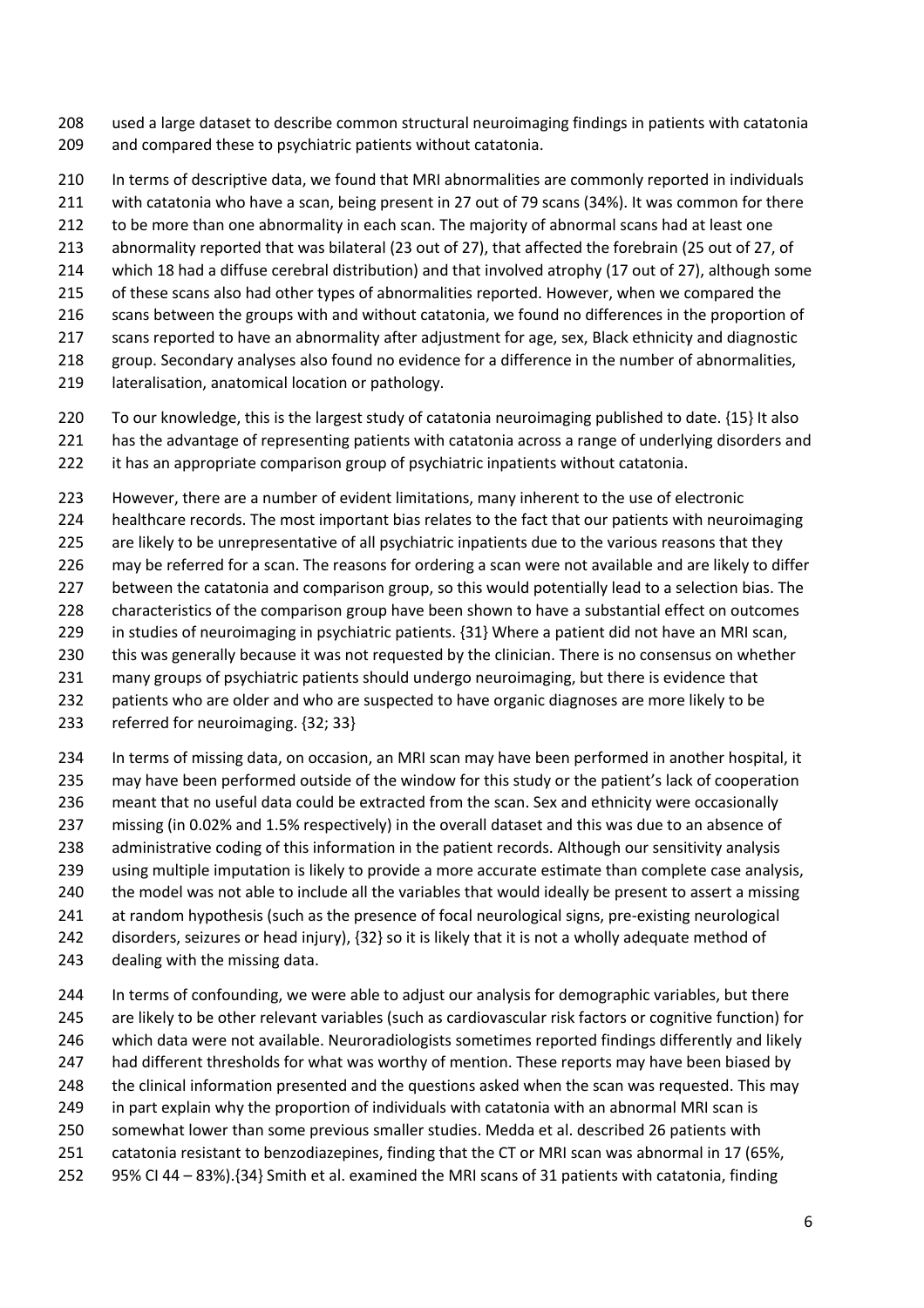- abnormalities in at least 18 (58%, 95% CI 39 75%).{35} It is possible that our study provides a more conservative estimate because its larger size means it is less susceptible to reporting bias.
- There is, however, some consistency with other structural neuroimaging studies in terms of the type
- of abnormalities. Three other studies have shown extensive or generalised atrophy (or its proxy,
- enlarged CSF spaces) as the most common neuroimaging abnormality.{34–36} A large number of
- case reports of focal lesions associated with catatonia have been reported, but most of these are
- cases of diffuse or multiple abnormalities.{15} Taken together, our findings support a weight of
- evidence that catatonia is associated with dysfunction of brain networks, rather than being the
- product of damage to isolated brain regions.{10} This is consistent with a quantitative study of MRI
- images that found reduced grey matter volumes in individuals with catatonia in areas within the
- frontothalamic and corticostriatal networks.{37}
- However, when we examine the comparison to psychiatric patients without catatonia, there is no
- evidence for a difference in the proportion of abnormal scan reports after adjustment for
- demographic variables. To our knowledge, no prior studies have compared clinical neuroradiological
- reports of MRI scans in patients with catatonia to a psychiatric comparison group. Two studies
- 268 conducted this analysis using CT scan results, but one had just 5 patients with catatonia, {36} while
- the other focussed solely on cerebellar atrophy.{38} This emphasises the high rate of brain
- abnormalities in patients with psychiatric disorders, especially schizophrenia and other
- neuropsychiatric conditions severe enough to require admission, and the need for a psychiatric
- comparison group in studies of catatonia. Previous work with data from the same centre found that
- only 12.3% of MRI scans were abnormal, but in this sample the mean age was 26 (compared to 44.5
- for our comparison group) and all were under evaluation for first-episode psychosis.{39} It seems
- 275 likely that the older age and greater disease severity of our comparison group led to the detection of
- more abnormalities, but it is notable that, even after adjusting for age, there was no evidence that
- 277 individuals with catatonia were more likely to have an abnormal MRI scan. Adjustment or matching
- for factors such as psychopathology or neurological signs might be helpful.
- In conclusion, patients with catatonia commonly have MRI scan abnormalities reported, most
- frequently diffuse atrophy, but there was no evidence that such abnormalities occur at a higher
- frequency than in other psychiatric inpatients. This is consistent with there being a basic
- neurological vulnerability to the condition, which relapses and remits, but which may be specifically
- driven by metabolic or physiological dysfunction. Researchers should consider the benefits of using
- large clinical samples to study patients with relatively rare and hard to recruit conditions such as
- catatonia while mitigating the lack of systematic detail inherent in the qualitative neuroradiological
- evaluation of clinical MRI scans. However, using routine healthcare records has notable limitations
- including heterogeneous control groups, selection bias and varying reporting thresholds from
- radiologists. Quantitative volumetric analysis or functional neuroimaging techniques, such as arterial
- spin labelling, in operationally defined cases and a comparison group chosen to minimise selection
- bias remains the ideal research design and longitudinal studies assessing the stability of
- neuroimaging abnormalities in catatonia will also be important.

# Funding

- JPR was supported by an NIHR Academic Clinical Fellowship (ACF-2016-17-007) and a Wellcome
- Trust PhD Training Fellowship for Clinicians (220659/Z/20/Z). TAP is supported by an NIHR Clinical
- Lectureship. MSZ, GL and ASD are supported by the NIHR University College London Hospitals
- Biomedical Research Centre. MP and AK are part-funded by the National Institute for Health
- Research (NIHR) Biomedical Research Centre at the South London and Maudsley NHS Foundation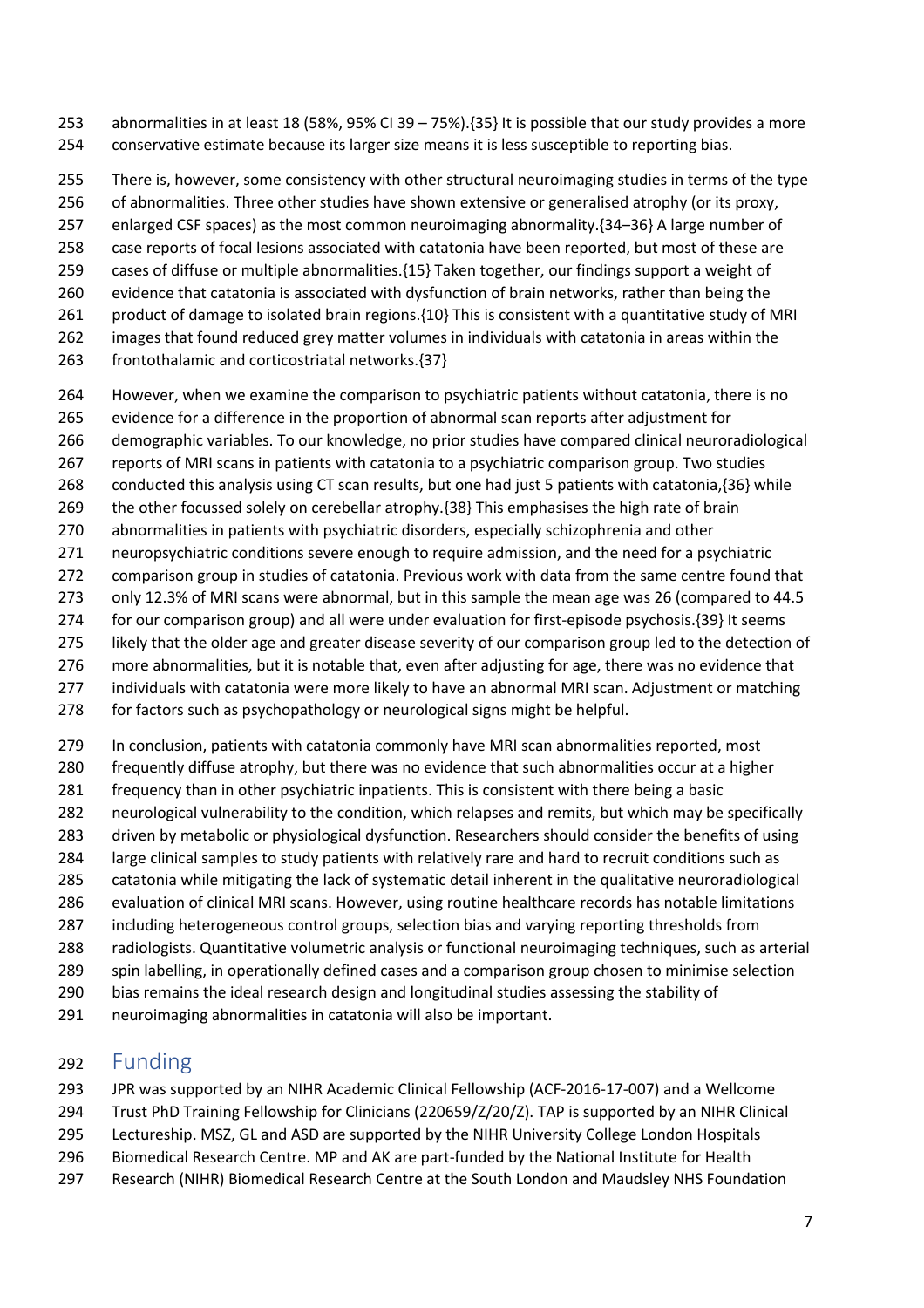Trust and King's College London. The funders played no part in the design or conduct of the study, or in the decision to publish.

# Acknowledgements

This study represents independent research part-funded by the National Institute for Health

- Research (NIHR) Biomedical Research Centre at South London and Maudsley NHS Foundation Trust and King's College London. The views expressed are those of the authors and not necessarily those of the NHS, the NIHR or the Department of Health and Social Care.
- This research was funded in whole, or in part, by the Wellcome Trust [220659/Z/20/Z]. For the
- purpose of Open Access, the author has applied a CC BY public copyright licence to any Author
- Accepted Manuscript version arising from this submission.

# Conflicts of interests

 MSZ reports receiving personal fees from UCB Pharma for lecturing, outside the submitted work. MAM is in receipt of grant funding from H.Lundbeck A/S and Sosei Heptares, unrelated to this work.

# Data availability

- Data are owned by a third party, Maudsley Biomedical Research Centre (BRC) Clinical Records
- Interactive Search (CRIS) tool, which provides access to anonymised data derived from SLaM
- electronic medical records. These data can only be accessed by permitted individuals from within a
- secure firewall (i.e. the data cannot be sent elsewhere), in the same manner as the authors. For
- more information please contact: cris.administrator@slam.nhs.uk.

# Contributions

- JPR conceived and designed the project, supported by ASD, MAM and TAP. MP, AJ and AK extracted
- the data. RJ and RT coded the MRI scan findings with support from JPR. JPR conducted the analysis,
- supported by FS and GL. RJ and RT wrote a first draft of the manuscript, which was then revised by
- JPR. MAM, FS, TAP, TRN, AA, AH, GL, MSZ and ASD supported with the interpretation of the data. All
- authors contributed to the writing of the manuscript and approved it. JPR takes overall responsibility
- for the data.

# References

- 1. Fink M, Taylor MA: The catatonia syndrome: Forgotten but not gone. Arch. Gen. Psychiatry 2009; 66:1173–1177
- 2. Solmi M, Pigato GG, Roiter B, et al.: Prevalence of catatonia and its moderators in clinical samples: Results from a meta-analysis and meta-regression analysis. Schizophr. Bull. 2018; 44:1133–1150
- 3. Carroll BT, Mendenhall B, Appiani F, et al.: Catatonia Due to a General Medical Condition (Organic Catatonia) [Internet]. Curr. Psychiatry Rev. 2013; 9:105–110[cited 2018 Sep 20] Available from:
- http://www.ingentaconnect.com/contentone/ben/cpsr/2013/00000009/00000002/art00004
- 4. Van Der Heijden FMMA, Tuinier S, Arts NJM, et al.: Catatonia: Disappeared or under- diagnosed? [Internet]. Psychopathology 2005; 38:3–8[cited 2018 Apr 18] Available from: http://www.ncbi.nlm.nih.gov/pubmed/15714008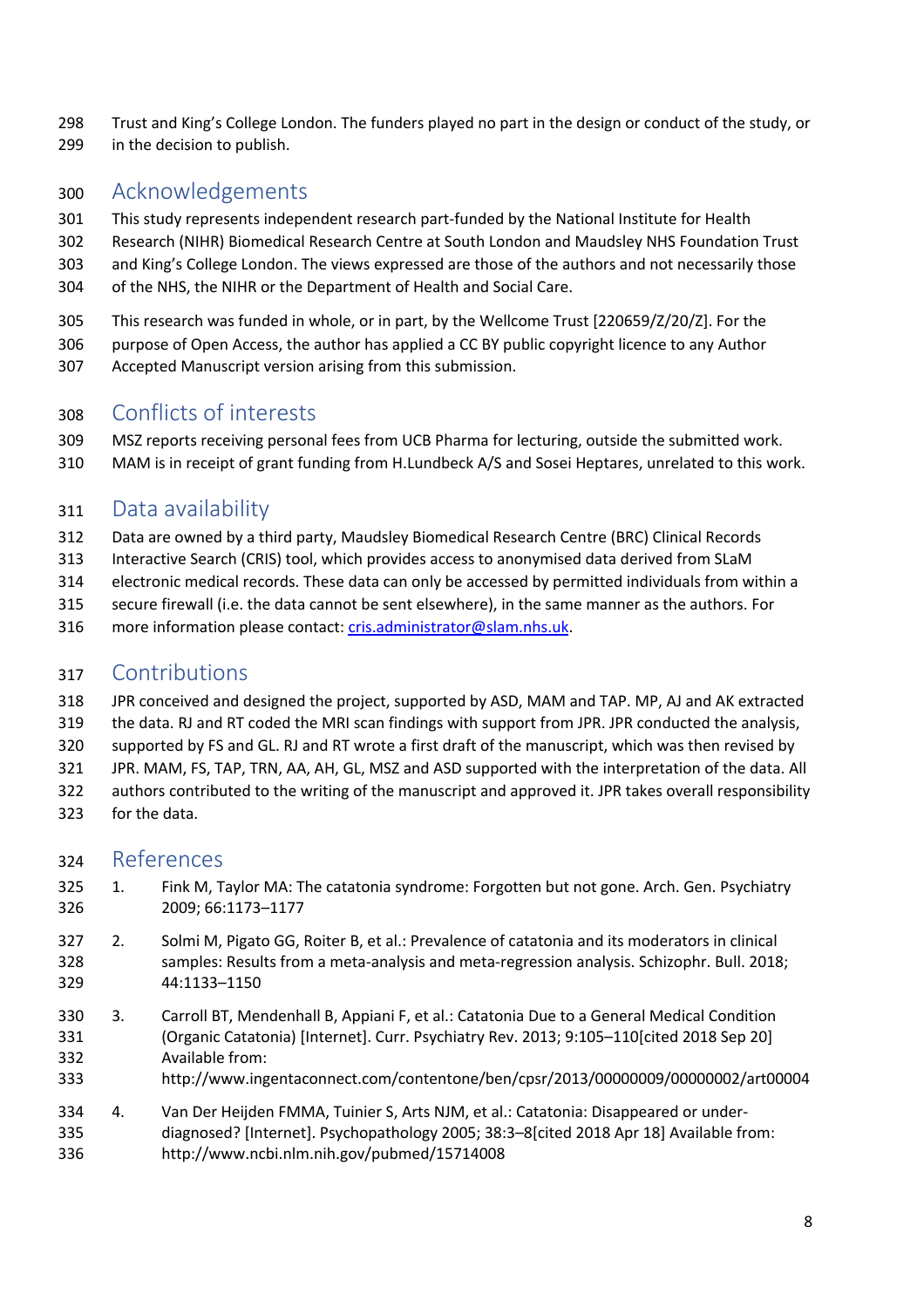5. Reed GM, First MB, Kogan CS, et al.: Innovations and changes in the ICD-11 classification of mental, behavioural and neurodevelopmental disorders. World Psychiatry 2019; 18:3–19 6. American Psychiatric Association: Diagnostic and Statistical Manual of Mental Disorders: DSM-5 [Internet], Arlington, VA, Amer Psychiatric Pub Incorporated, 2013[cited 2013 Aug 6] Available from: http://books.google.com/books?id=EIbMlwEACAAJ&pgis=1 7. Bush G, Fink M, Petrides G, et al.: Catatonia. II. Treatment with lorazepam and electroconvulsive therapy [Internet]. Acta Psychiatr. Scand. 1996; 93:137–143[cited 2018 Aug 24] Available from: http://doi.wiley.com/10.1111/j.1600-0447.1996.tb09815.x 8. Van Duppen Z, Sienaert P: Closing up: the phenomenology of catatonia, in Time and Body. : Phenomenological and Psychopathogical Approaches, edited by Tewes C, Stanghellini G. Cambridge, Cambridge University Press, 2020 9. Rogers JP, Pollak TA, Blackman G, et al.: Catatonia and the immune system: a review [Internet]. The Lancet Psychiatry 2019; 6:620–630[cited 2019 Aug 22] Available from: https://www.sciencedirect.com/science/article/pii/S2215036619301907?via%3Dihub 10. Fricchione G, Beach S: Cingulate-basal ganglia-thalamo-cortical aspects of catatonia and implications for treatment [Internet]. Handb. Clin. Neurol. 2019; 166:223–252[cited 2020 Feb 1] Available from: https://www.sciencedirect.com/science/article/pii/B9780444641960000121 11. Walther S, Strik W: Motor symptoms and schizophrenia. [Internet]. Neuropsychobiology 2012; 66:77–92[cited 2018 Aug 14] Available from: http://www.ncbi.nlm.nih.gov/pubmed/22814247 12. Northoff G: What catatonia can tell us about "top-down modulation": A neuropsychiatric hypothesis [Internet]. Behav. Brain Sci. 2002; 25:555–577[cited 2017 Nov 8] Available from: http://www.journals.cambridge.org/abstract\_S0140525X02000109 13. Daniels J: Catatonia: Clinical Aspects and Neurobiological Correlates [Internet]. J. Neuropsychiatry Clin. Neurosci. 2009; 21:371–380[cited 2017 Aug 22] Available from: http://psychiatryonline.org/doi/abs/10.1176/jnp.2009.21.4.371 14. Caroff SN, Mann SC, Francis A, et al.: Catatonia : from psychopathology to neurobiology [Internet], American Psychiatric Pub, 2004[cited 2019 Jan 22] Available from: https://books.google.co.uk/books/about/Catatonia.html?id=4cPp3Uj\_xlYC&redir\_esc=y 15. Haroche A, Rogers J, Plaze M, et al.: Brain imaging in catatonia: systematic review and directions for future research [Internet]. Psychol. Med. 2020; 1–13[cited 2020 Jun 16] Available from: https://www.cambridge.org/core/product/identifier/S0033291720001853/type/journal\_artic le 16. Stewart R, Soremekun M, Perera G, et al.: The South London and Maudsley NHS Foundation Trust Biomedical Research Centre (SLAM BRC) case register: development and descriptive data [Internet]. BMC Psychiatry 2009; 9:51Available from: https://bmcpsychiatry.biomedcentral.com/articles/10.1186/1471-244X-9-51 17. Bush G, Fink M, Petrides G, et al.: Catatonia. I. Rating scale and standardized examination [Internet]. Acta Psychiatr. Scand. 1996; 93:129–136[cited 2018 Apr 18] Available from: http://www.ncbi.nlm.nih.gov/pubmed/8686483 18. Nunes ALS, Filgueiras A, Nicolato R, et al.: Development and validation of the Bush-Francis Catatonia Rating Scale - Brazilian version. [Internet]. Arq. Neuropsiquiatr. 2017; 75:44–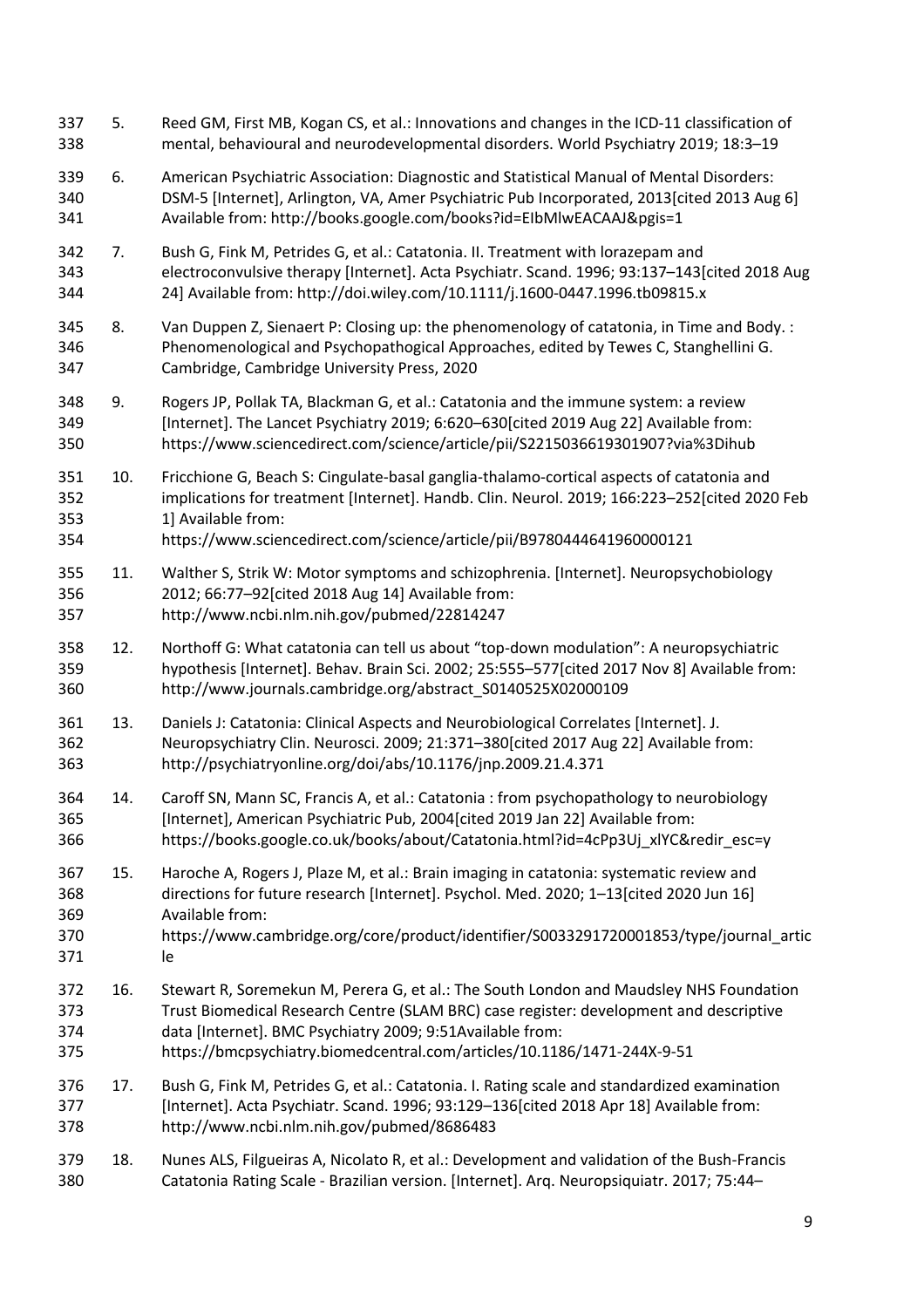| 381                             |     | 49[cited 2021 Jun 17] Available from: http://www.ncbi.nlm.nih.gov/pubmed/28099562                                                                                                                                                                                                                                                                                                                  |
|---------------------------------|-----|----------------------------------------------------------------------------------------------------------------------------------------------------------------------------------------------------------------------------------------------------------------------------------------------------------------------------------------------------------------------------------------------------|
| 382<br>383                      | 19. | Rogers JP, Pollak TA, Begum N, et al.: Catatonia: demographic, clinical and laboratory<br>associations. Psychol. Med. 2021; in press                                                                                                                                                                                                                                                               |
| 384<br>385<br>386               | 20. | Gunning-Dixon FM, Brickman AM, Cheng JC, et al.: Aging of cerebral white matter: a review of<br>MRI findings. [Internet]. Int. J. Geriatr. Psychiatry 2009; 24:109-17[cited 2021 Jun 17]<br>Available from: http://www.ncbi.nlm.nih.gov/pubmed/18637641                                                                                                                                            |
| 387<br>388<br>389               | 21. | Nasrallah HA, Schwarzkopf SB, Olson SC, et al.: Gender differences in schizophrenia on MRI<br>brain scans. [Internet]. Schizophr. Bull. 1990; 16:205-10[cited 2021 Jun 17] Available from:<br>http://www.ncbi.nlm.nih.gov/pubmed/2374881                                                                                                                                                           |
| 390<br>391<br>392<br>393<br>394 | 22. | Choi YY, Lee JJ, Choi KY, et al.: The Aging Slopes of Brain Structures Vary by Ethnicity and Sex:<br>Evidence From a Large Magnetic Resonance Imaging Dataset From a Single Scanner of<br>Cognitively Healthy Elderly People in Korea [Internet]. Front. Aging Neurosci. 2020;<br>12:233 [cited 2021 Jun 17] Available from:<br>https://www.frontiersin.org/articles/10.3389/fnagi.2020.00233/full |
| 395<br>396<br>397               | 23. | Liu G, Allen B, Lopez O, et al.: Racial Differences in Gray Matter Integrity by Diffusion Tensor<br>in Black and White Octogenarians. [Internet]. Curr. Alzheimer Res. 2015; 12:648-54[cited<br>2021 Jun 17] Available from: http://www.ncbi.nlm.nih.gov/pubmed/25387332                                                                                                                           |
| 398<br>399<br>400<br>401        | 24. | Debette S, Schilling S, Duperron M-G, et al.: Clinical Significance of Magnetic Resonance<br>Imaging Markers of Vascular Brain Injury: A Systematic Review and Meta-analysis [Internet].<br>JAMA Neurol. 2019; 76:81-94 [cited 2021 Oct 16] Available from:<br>https://jamanetwork.com/journals/jamaneurology/fullarticle/2709105                                                                  |
| 402<br>403<br>404               | 25. | Dutt A, Grover S, Chakrabarti S, et al.: Phenomenology and treatment of Catatonia: A<br>descriptive study from north India. [Internet]. Indian J. Psychiatry 2011; 53:36-40[cited 2021<br>Jan 15] Available from: http://www.ncbi.nlm.nih.gov/pubmed/21431006                                                                                                                                      |
| 405<br>406<br>407               | 26. | Stöber G, Franzek E, Haubitz I, et al.: Gender Differences and Age of Onset in the Catatonic<br>Subtypes of Schizophrenia [Internet]. Psychopathology 1998; 31:307-312[cited 2021 May 6]<br>Available from: http://www.ncbi.nlm.nih.gov/pubmed/9780397                                                                                                                                             |
| 408<br>409<br>410<br>411<br>412 | 27. | Hutchinson G, Takei N, Sham P, et al.: Factor analysis of symptoms in schizophrenia:<br>differences between White and Caribbean patients in Camberwell [Internet]. Psychol. Med.<br>1999; 29:607-612[cited 2019 Sep 24] Available from:<br>https://www.cambridge.org/core/product/identifier/S0033291799008430/type/journal_artic<br>le                                                            |
| 413<br>414<br>415<br>416        | 28. | Smith JH, Smith VD, Philbrick KL, et al.: Catatonic disorder due to a general medical or<br>psychiatric condition [Internet]. J. Neuropsychiatry Clin. Neurosci. 2012; 24:198-207 [cited<br>2020 Sep 30] Available from:<br>http://psychiatryonline.org/doi/abs/10.1176/appi.neuropsych.11060120                                                                                                   |
| 417<br>418<br>419<br>420        | 29. | Office for National Statistics: Ethnic group, national identity and religion - Office for National<br>Statistics [Internet]. Off. Natl. Stat. 2011; [cited 2021 Jun 17] Available from:<br>https://www.ons.gov.uk/methodology/classificationsandstandards/measuringequality/ethnic<br>groupnationalidentityandreligion                                                                             |
| 421<br>422<br>423<br>424        | 30. | von Elm E, Altman DG, Egger M, et al.: The Strengthening the Reporting of Observational<br>Studies in Epidemiology (STROBE) Statement: Guidelines for Reporting Observational Studies<br>[Internet]. Ann. Intern. Med. 2007; 147:573[cited 2019 Oct 7] Available from:<br>http://annals.org/article.aspx?doi=10.7326/0003-4819-147-8-200710160-00010                                               |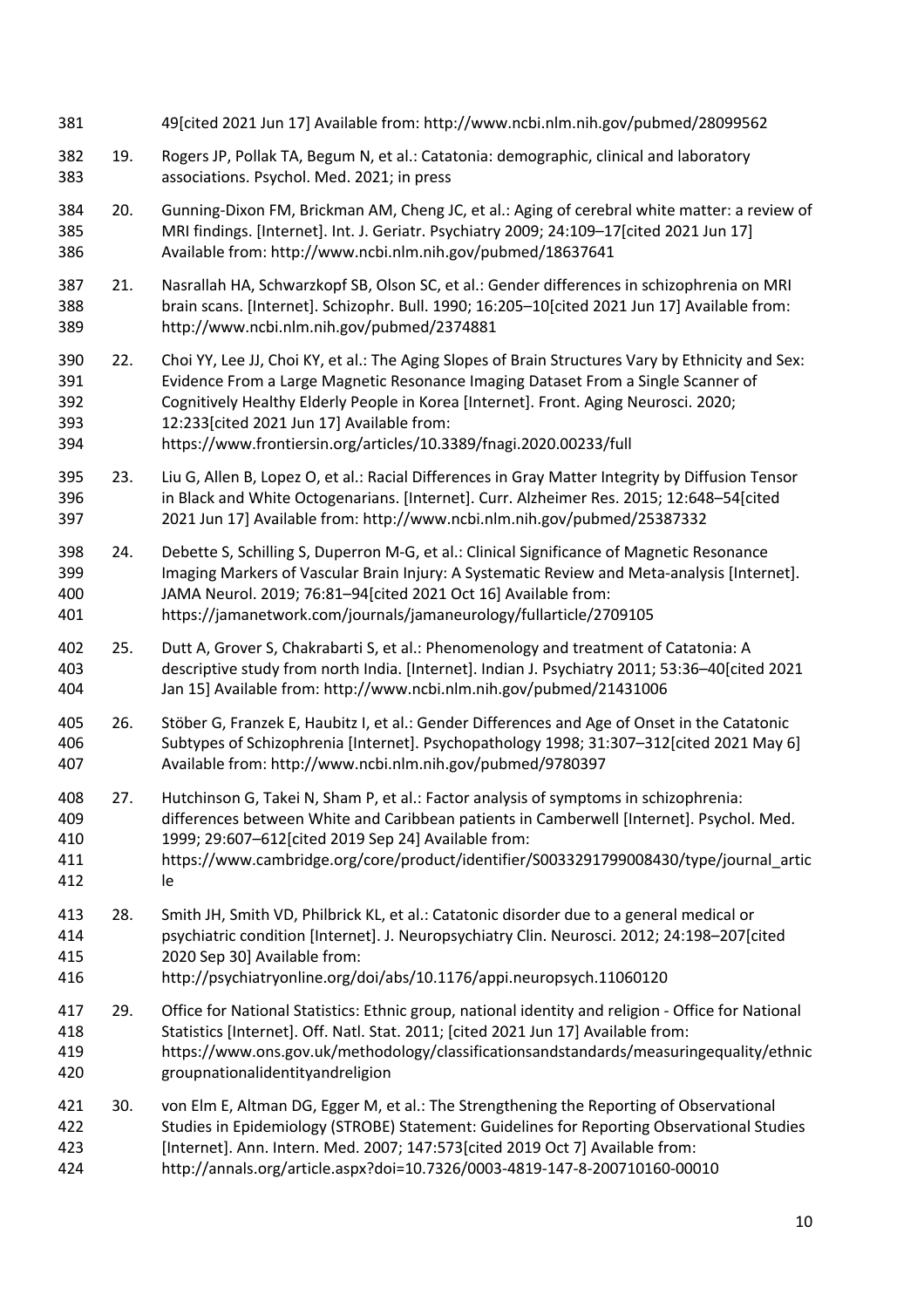- 31. Chua SE, McKenna PJ: Schizophrenia--a brain disease? A critical review of structural and functional cerebral abnormality in the disorder. [Internet]. Br. J. Psychiatry 1995; 166:563– 82[cited 2021 Jun 17] Available from: http://www.ncbi.nlm.nih.gov/pubmed/7620741
- 32. Rego T, Velakoulis D: Brain imaging in psychiatric disorders: target or screen? [Internet]. BJPsych open 2019; 5:e4[cited 2021 Jun 16] Available from: http://www.ncbi.nlm.nih.gov/pubmed/30762499
- 33. Mueller C, Rufer M, Moergeli H, et al.: Brain imaging in psychiatry a study of 435 psychiatric in-patients at a university clinic. [Internet]. Acta Psychiatr. Scand. 2006; 114:91–100[cited 2021 Jun 16] Available from: http://www.ncbi.nlm.nih.gov/pubmed/16836596
- 34. Medda P, Toni C, Luchini F, et al.: Catatonia in 26 patients with bipolar disorder: clinical features and response to electroconvulsive therapy [Internet]. Bipolar Disord. 2015; 17:892– 901[cited 2018 Nov 26] Available from: http://doi.wiley.com/10.1111/bdi.12348
- 35. Smith JH, Smith VD, Philbrick KL, et al.: Catatonic disorder due to a general medical or psychiatric condition. J. Neuropsychiatry Clin. Neurosci. 2012; 24:198–207
- 36. Joseph AB, Anderson WH, O'Leary DH: Brainstem and vermis atrophy in catatonia. Am. J. Psychiatry 1985; 142:352–354
- 37. Hirjak D, Rashidi M, Kubera KM, et al.: Multimodal Magnetic Resonance Imaging Data Fusion Reveals Distinct Patterns of Abnormal Brain Structure and Function in Catatonia [Internet]. Schizophr. Bull. 2020; 46:202–210[cited 2020 Sep 30] Available from: https://academic.oup.com/schizophreniabulletin/article/46/1/202/5512576
- 38. Wilcox JA: Cerebellar atrophy and catatonia. Biol. Psychiatry 1991; 29:733–734
- 39. Falkenberg I, Benetti S, Raffin M, et al.: Clinical utility of magnetic resonance imaging in first-episode psychosis. Br. J. Psychiatry 2017; 211:231–237
- 

## Tables

 *Table 1: Demographic and disease-related characteristics of catatonia and comparison groups. Odds ratios are odds ratios of a catatonia diagnosis.*

|               |                                                    | Catatonia group ( $N =$<br>79) |      | Comparison group ( $N =$<br>711) |      |
|---------------|----------------------------------------------------|--------------------------------|------|----------------------------------|------|
|               |                                                    | n                              | %    | n                                | %    |
| Sex           |                                                    |                                |      |                                  |      |
|               | Female (%)                                         | 35                             | 44.3 | 316                              | 44.4 |
|               | Male $(\%)$                                        | 44                             | 55.7 | 395                              | 55.6 |
| Ethnicity     |                                                    |                                |      |                                  |      |
|               | White (%)                                          | 21                             | 26.6 | 389                              | 54.7 |
|               | Asian / Asian British (%)                          | 4                              | 5.1  | 45                               | 6.3  |
| $\frac{1}{2}$ | Black / African / Caribbean / Black British<br>(%) | 49                             | 62.0 | 226                              | 31.8 |
|               | Mixed / Multiple ethnic groups (%)                 | $\mathbf{1}$                   | 1.3  | 12                               | 1.7  |
| $\frac{1}{2}$ | Other ethnic group (%)                             | 3                              | 3.8  | 32                               | 4.5  |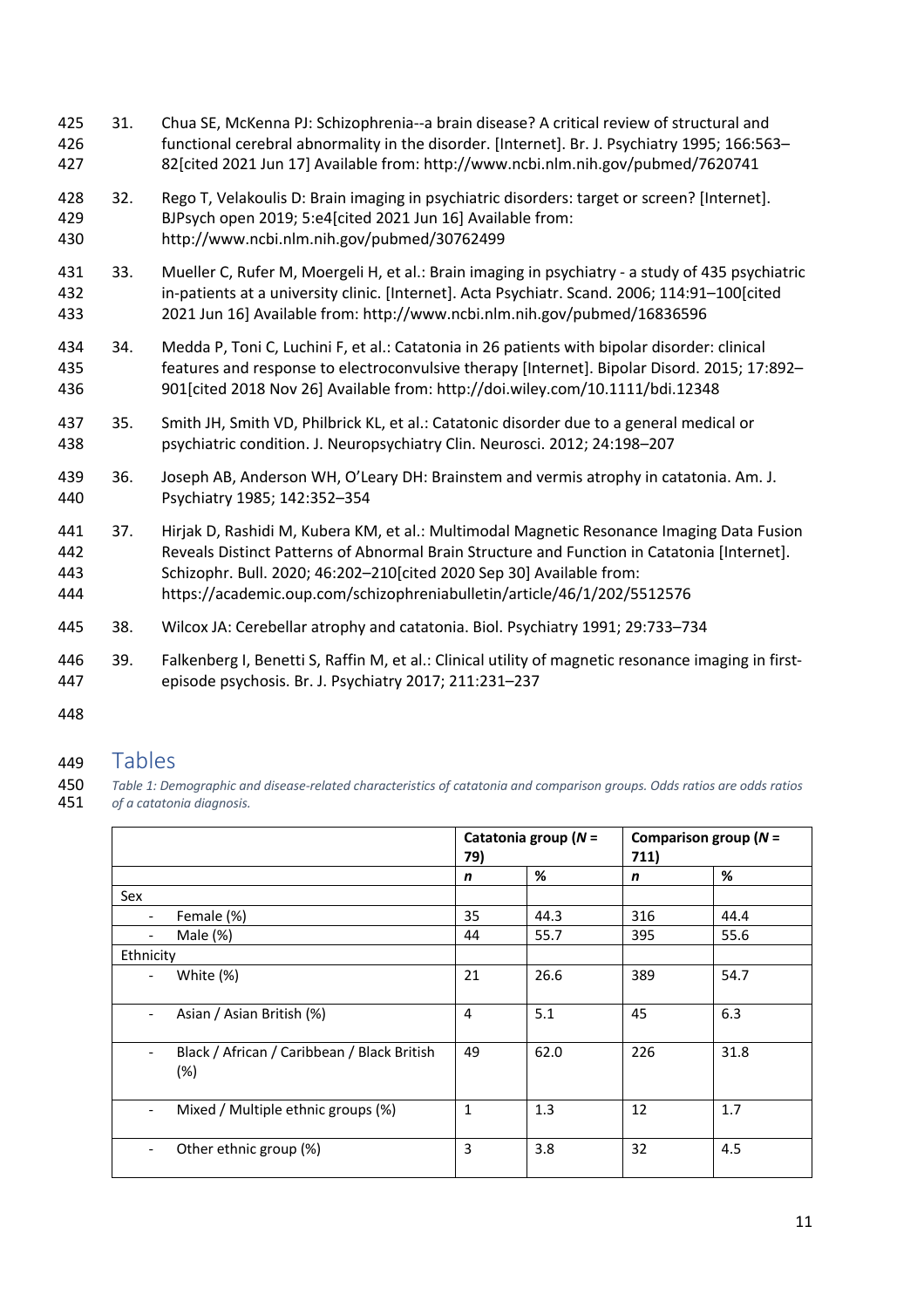| Not stated (%)                                | 1  | 1.3  |     | 1.0  |
|-----------------------------------------------|----|------|-----|------|
| Primary diagnosis                             |    |      |     |      |
| Organic or neurodevelopmental disorder<br>(%) | 3  | 3.8  | 124 | 17.4 |
| Schizophrenia and related disorders (%)       | 50 | 63.3 | 266 | 37.4 |
| Mood disorders (%)                            | 12 | 20.1 | 143 | 20.1 |
| Neurotic disorders (%)                        | 3  | 3.8  | 31  | 4.4  |
| Personality and behavioural disorders (%)     | 5  | 6,3  | 31  | 4.4  |
| Substance use disorder (%)                    |    | 2.5  | 45  | 6.3  |
| Not stated (%)                                | 4  | 5.1  | 69  | 9.7  |
| Involuntary detention (%)                     | 55 | 69.6 | 459 | 64.6 |

452 **a** Calculated for age in decades

#### 453

#### 454 *Table 2: Numbers of normal and abnormal scans in catatonia and comparison groups.*

|                             | Scan normal |      | Scan abnormal |      | <b>Total</b> |
|-----------------------------|-------------|------|---------------|------|--------------|
|                             | n           | %    | n             | %    |              |
| Catatonia group,<br>$n(\%)$ | -52         | 65.8 | 27            | 34.2 | 79           |
| Comparison<br>group, n (%)  | 373         | 52.5 | 338           | 47.5 | 711          |
| Total, $n$ (%)              | 425         | 53.8 | 365           | 46.2 | 790          |

455

456

457 *Table 3: Abnormalities by lateralisation, localisation and pathology: number of scans in each group that had at least one*  458 *abnormality with the specified properties. Each scan may appear in more than one category, e.g. a scan may have a*  459 *midline and a right-sided abnormality.*

|                                                             | Catatonia group<br>$(N=79)$ |          | $(N=711)$      | <b>Comparison group</b> |
|-------------------------------------------------------------|-----------------------------|----------|----------------|-------------------------|
|                                                             | $\mathsf{n}$                | %        | n              | %                       |
| Lateralisation                                              |                             |          |                |                         |
| <b>Midline</b><br>$\blacksquare$                            | 3                           | 3.8      | 43             | 6.1                     |
| <b>Bilateral</b><br>$\overline{\phantom{0}}$                | 23                          | 29.1     | 300            | 42.2                    |
| <b>Right</b><br>$\overline{\phantom{0}}$                    | 6                           | 7.6      | 67             | 9.4                     |
| Left<br>$\blacksquare$                                      | 5                           | 6.3      | 74             | 10.4                    |
| <b>Anatomical location</b>                                  |                             |          |                |                         |
| <b>Midbrain</b><br>$\blacksquare$                           | $\Omega$                    | $\Omega$ | $\overline{7}$ | $1.0\,$                 |
| Forebrain                                                   | 25                          | 31.6     | 312            | 43.9                    |
| <b>Hindbrain</b>                                            | 9                           | 11.4     | 82             | 11.5                    |
| White matter tract                                          | $\mathbf{1}$                | 1.3      | 25             | 3.5                     |
| Non-brain<br>$\blacksquare$                                 | 1                           | 1.3      | 8              | 1.1                     |
| Pathology                                                   |                             |          |                |                         |
| Atrophy                                                     | 17                          | 21.5     | 210            | 29.5                    |
| <b>Small vessel disease</b><br>$\overline{\phantom{0}}$     | 9                           | 11.4     | 139            | 19.6                    |
| <b>White matter lesion</b>                                  | 8                           | 10.1     | 74             | 10.4                    |
| <b>Stroke</b><br>$\overline{\phantom{a}}$                   | $\overline{2}$              | 2.5      | 58             | 8.2                     |
| <b>Unspecified focal lesion</b><br>$\overline{\phantom{0}}$ | $\overline{2}$              | 2.5      | 17             | 2.4                     |
| Gliosis and encephalomalacia<br>$\overline{\phantom{0}}$    | 1                           | 1.3      | 47             | 3.6                     |
| Prominent perivascular spaces<br>$\overline{\phantom{0}}$   | 1                           | 1.3      | 11             | 1.6                     |
| <b>Vascular abnormality</b><br>$\overline{\phantom{a}}$     | 1                           | 1.3      | 6              | 0.8                     |
| Ectopia<br>$\overline{\phantom{a}}$                         | $\mathbf{1}$                | 1.3      | 4              | 0.6                     |